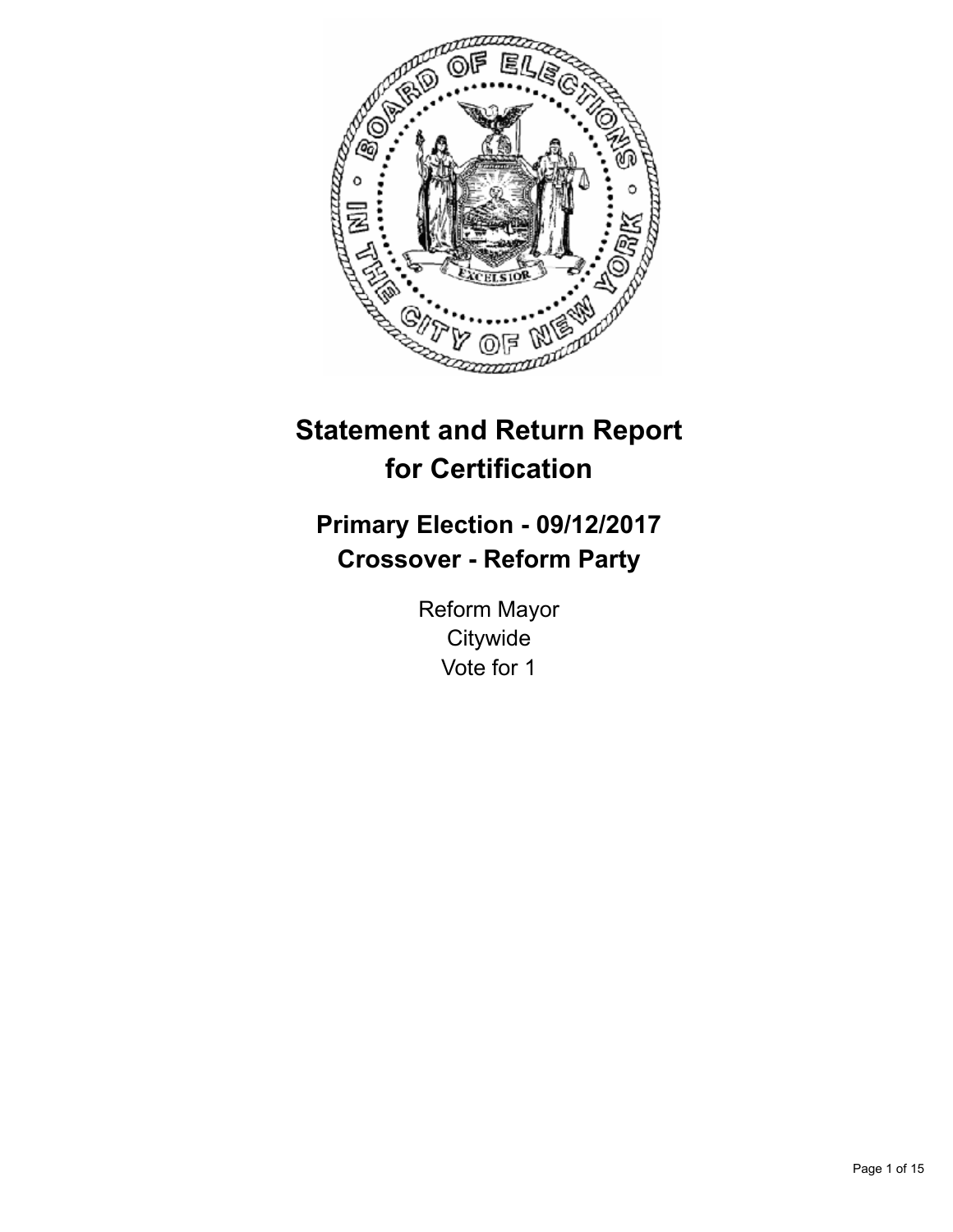

#### **New York County**

| <b>PUBLIC COUNTER</b>                                    | 1,284 |
|----------------------------------------------------------|-------|
| <b>MANUALLY COUNTED EMERGENCY</b>                        | 0     |
| ABSENTEE / MILITARY                                      | 78    |
| AFFIDAVIT                                                | 8     |
| <b>Total Ballots</b>                                     | 1,370 |
| Less - Inapplicable Federal/Special Presidential Ballots | 0     |
| <b>Total Applicable Ballots</b>                          | 1,370 |
| <b>SAL F. ALBANESE</b>                                   | 732   |
| AARON FOLDENANER (WRITE-IN)                              | 1     |
| AKEEM BROWDER (WRITE-IN)                                 | 1     |
| ALEX MASSEC (WRITE-IN)                                   | 1     |
| ALICE CANCEL (WRITE-IN)                                  | 1     |
| ALLALA RODRIQUEZ (WRITE-IN)                              | 1     |
| ALTON MADDOX (WRITE-IN)                                  | 1     |
| ANTHONY G JARA (WRITE-IN)                                | 1     |
| ANTHONY PALUMBO JR (WRITE-IN)                            | 1     |
| <b>BA DIETT (WRITE-IN)</b>                               | 1     |
| BILL DE BLASIO (WRITE-IN)                                | 261   |
| BILL PERKINS (WRITE-IN)                                  | 7     |
| <b>BO DIETL (WRITE-IN)</b>                               | 18    |
| <b>BOB GOTTI (WRITE-IN)</b>                              | 1     |
| BRANDON C. SALERY (WRITE-IN)                             | 1     |
| <b>BRANDON GRACEY (WRITE-IN)</b>                         | 1     |
| CARLINA RIVERA (WRITE-IN)                                | 6     |
| CHRISTINE QUINN (WRITE-IN)                               | 1     |
| CHRISTOPHER MARTE (WRITE-IN)                             | 9     |
| DAVID EISENBACH (WRITE-IN)                               | 1     |
| DEBLASIO T-SEDO (WRITE-IN)                               | 1     |
| DERRICK BOSTIC (WRITE-IN)                                | 1     |
| DIANA AYALA (WRITE-IN)                                   | 3     |
| DIANE AYALA (WRITE-IN)                                   | 1     |
| <b>GALE BREWER (WRITE-IN)</b>                            | 1     |
| GARY NULZ (WRITE-IN)                                     | 1     |
| HELEN ROSENTHAL (WRITE-IN)                               | 2     |
| HILLARY CLINTON (WRITE-IN)                               | 2     |
| JACOB SASSON (WRITE-IN)                                  | 1     |
| JAN CARTER (WRITE-IN)                                    | 1     |
| JARRETT MATHURIN-NEVILLE (WRITE-IN)                      | 1     |
| JASMIN SANCHEZ (WRITE-IN)                                | 2     |
| JENNIFER DINE (WRITE-IN)                                 | 1     |
| JOHN W. TUMMINIA (WRITE-IN)                              | 1     |
| JOSE GUAPO (WRITE-IN)                                    | 1     |
| <b>JOSUE PEREZ (WRITE-IN)</b>                            | 2     |
| KATHLEEN HATHWAY (WRITE-IN)                              | 1     |
| KEITH POWERS (WRITE-IN)                                  | 1     |
| LAUREN APPELWICK (WRITE-IN)                              | 1     |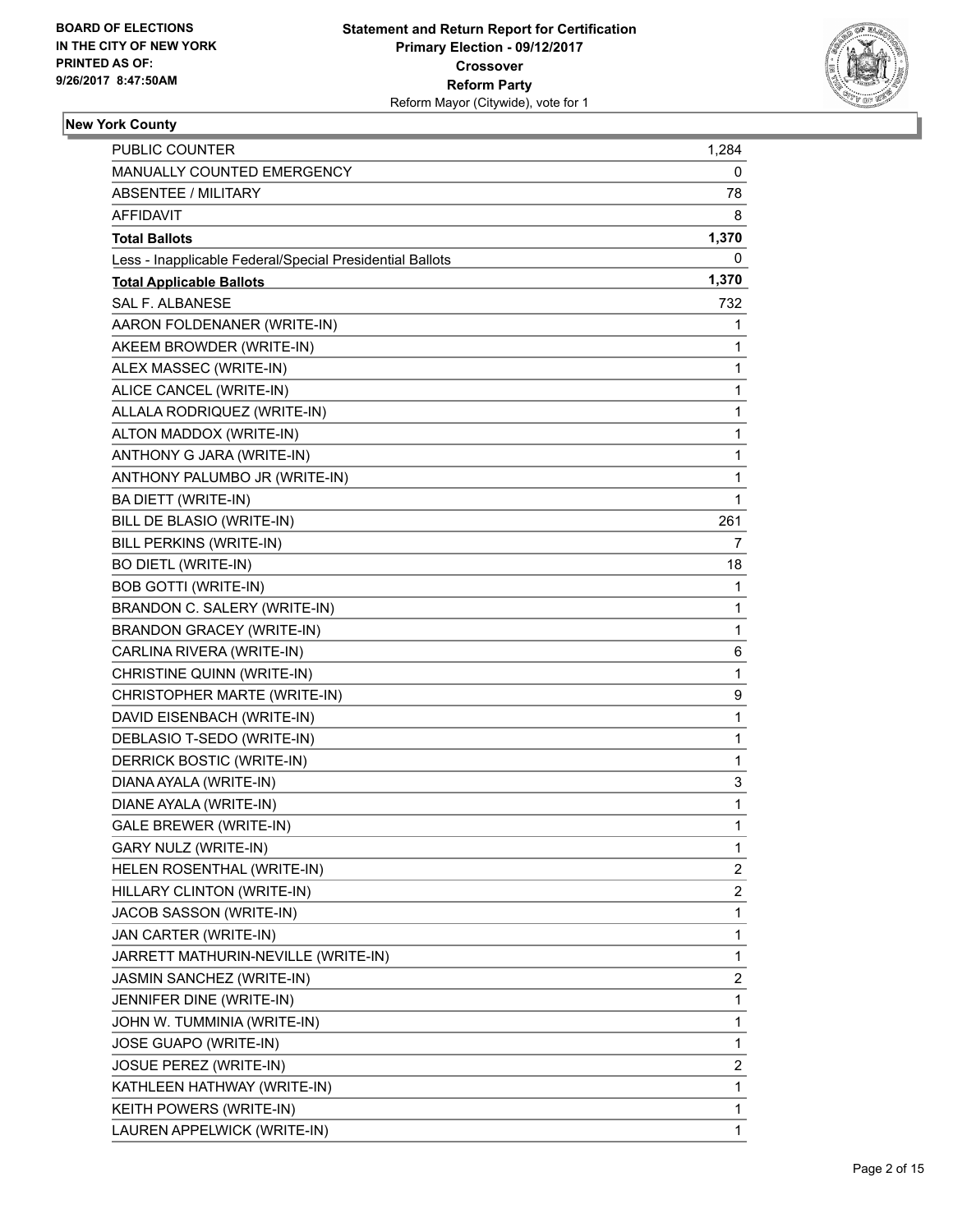

#### **New York County**

| LEE BERMAN (WRITE-IN)                     | 1                       |
|-------------------------------------------|-------------------------|
| MARGARET S. CHIN (WRITE-IN)               | 6                       |
| MARTI SPERACHZA (WRITE-IN)                | 1                       |
| MARTI SPERANZA (WRITE-IN)                 | 2                       |
| MARVIN HOLLAND (WRITE-IN)                 | 1                       |
| MATT BRONFELD (WRITE-IN)                  | 1                       |
| MATT TOLKIN (WRITE-IN)                    | 1                       |
| MATTHEW JAYES (WRITE-IN)                  | 1                       |
| MATTHEW MASTERS (WRITE-IN)                | 1                       |
| MAX LOCHIE (WRITE-IN)                     | 1                       |
| MEL WYMORE (WRITE-IN)                     | 7                       |
| MICHAEL BLOOMBERG (WRITE-IN)              | 7                       |
| MICHAEL TOLKIN (WRITE-IN)                 | 17                      |
| NICOLE MALLIOTAKIS (WRITE-IN)             | 47                      |
| <b>OMAR JACKSON (WRITE-IN)</b>            | 1                       |
| PAUL MASSEY (WRITE-IN)                    | 1                       |
| RICHARD BASHNER (WRITE-IN)                | 6                       |
| RICHARD DUBITSKY (WRITE-IN)               | 1                       |
| ROBB GOSINE (WRITE-IN)                    | 1                       |
| ROBERT DE LA FUENTE (WRITE-IN)            | 1                       |
| ROBERT GANGI (WRITE-IN)                   | 8                       |
| ROBERT GONZALEZ (WRITE-IN)                | 1                       |
| ROBERT RODRIGUEZ (WRITE-IN)               | $\overline{\mathbf{c}}$ |
| ROCKY DE LA FUENTE (WRITE-IN)             | 1                       |
| RONNIE CHO (WRITE-IN)                     | 1                       |
| RONNIE SUNG CHO (WRITE-IN)                | 1                       |
| RUDOLPH GUILIANI (WRITE-IN)               | 1                       |
| SAM TAFFEL (WRITE-IN)                     | 1                       |
| SHARON MCMENEMY KHAN (WRITE-IN)           | 1                       |
| STANLEY SMITH (WRITE-IN)                  | 1                       |
| SUKHPAL KAWG (WRITE-IN)                   | 1                       |
| UNATTRIBUTABLE WRITE-IN (WRITE-IN)        | 85                      |
| UNCOUNTED WRITE-IN PER STATUTE (WRITE-IN) | 4                       |
| YANDIS RODRIGUEZ (WRITE-IN)               | $\overline{\mathbf{c}}$ |
| YDANIS RODRIQUEZ (WRITE-IN)               | 1                       |
| YDONIS RODRIQUEZ (WRITE-IN)               | 1                       |
| <b>Total Votes</b>                        | 1,289                   |
| Unrecorded                                | 81                      |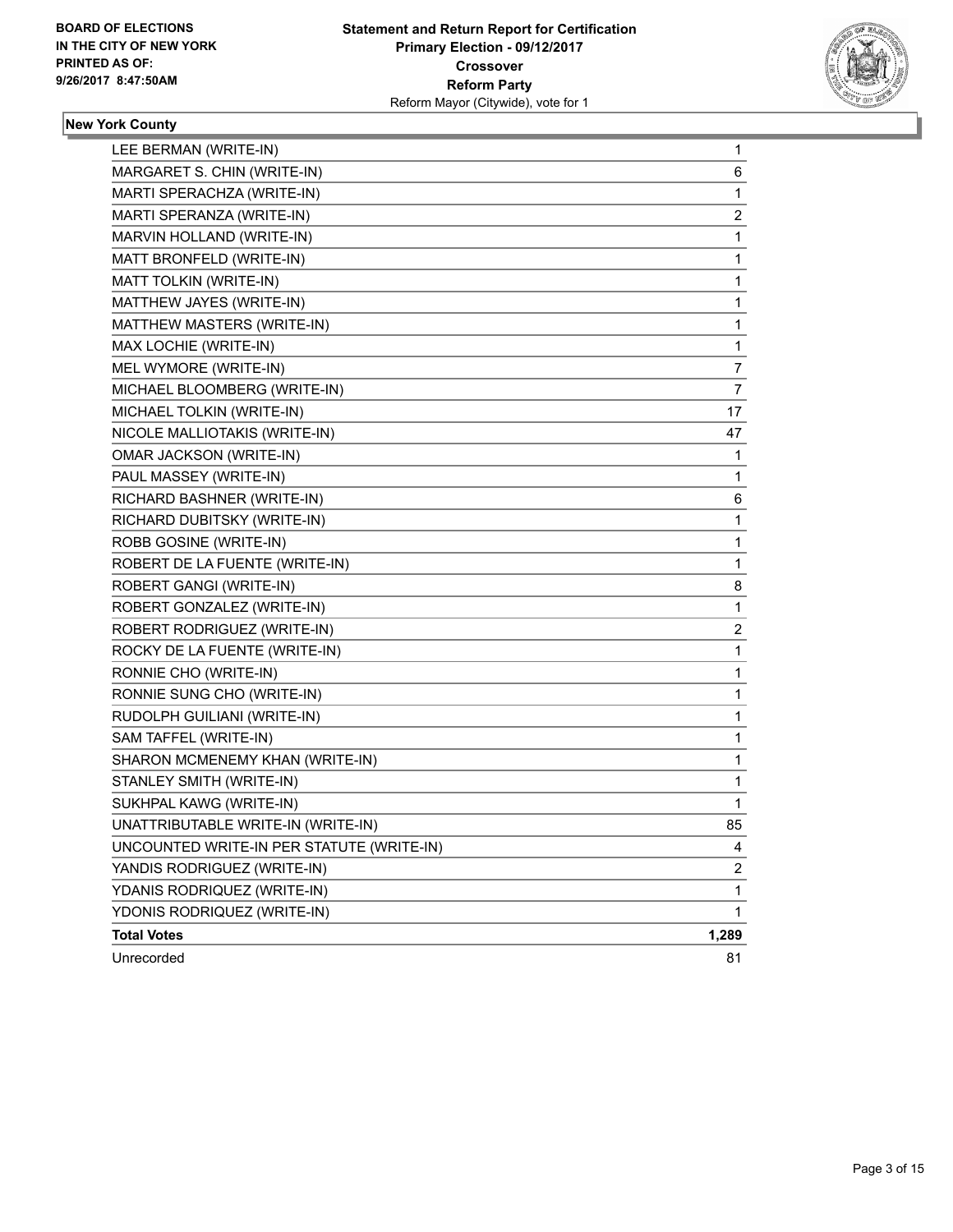

#### **Bronx County**

| PUBLIC COUNTER                                           | 686              |
|----------------------------------------------------------|------------------|
| <b>MANUALLY COUNTED EMERGENCY</b>                        | 0                |
| ABSENTEE / MILITARY                                      | 82               |
| AFFIDAVIT                                                | 10               |
| <b>Total Ballots</b>                                     | 778              |
| Less - Inapplicable Federal/Special Presidential Ballots | 0                |
| <b>Total Applicable Ballots</b>                          | 778              |
| <b>SAL F. ALBANESE</b>                                   | 392              |
| ANDY KING (WRITE-IN)                                     | 2                |
| BILL DE BLASIO (WRITE-IN)                                | 131              |
| <b>BO DIETL (WRITE-IN)</b>                               | 9                |
| DANISE INFANTE (WRITE-IN)                                | 1                |
| FERNANDO CABRERA (WRITE-IN)                              | 2                |
| GLENN F. BELLO (WRITE-IN)                                | 1                |
| HELEN HINES (WRITE-IN)                                   | 3                |
| IDA B. WELLS (WRITE-IN)                                  | 1                |
| JAMES JOHNSON (WRITE-IN)                                 | $\mathbf{1}$     |
| JOHN DOYLE (WRITE-IN)                                    | 2                |
| <b>JOSHUA THOMAS (WRITE-IN)</b>                          | $\mathbf{1}$     |
| <b>JOSUE PEREZ (WRITE-IN)</b>                            | 1                |
| LETITIA JAMES (WRITE-IN)                                 | 1                |
| MARJORIE VALAZQUEZ (WRITE-IN)                            | 1                |
| MARK GJONAJ (WRITE-IN)                                   | 11               |
| MICHAEL TOLKIN (WRITE-IN)                                | $\overline{7}$   |
| NICOLE MALLIOTAKIS (WRITE-IN)                            | 13               |
| PAMELA JONHSON (WRITE-IN)                                | 1                |
| RAFAEL SALAMANCA JR (WRITE-IN)                           | 2                |
| RANDY ABREU (WRITE-IN)                                   | $\boldsymbol{2}$ |
| REV. RUBEN DIAZ SR. (WRITE-IN)                           | $\mathbf 1$      |
| RICHARD BASHNER (WRITE-IN)                               | 5                |
| ROBERT GANGI (WRITE-IN)                                  | 6                |
| RUBEN DIAZ JR (WRITE-IN)                                 | 5                |
| UNATTRIBUTABLE WRITE-IN (WRITE-IN)                       | 89               |
| <b>Total Votes</b>                                       | 691              |
| Unrecorded                                               | 87               |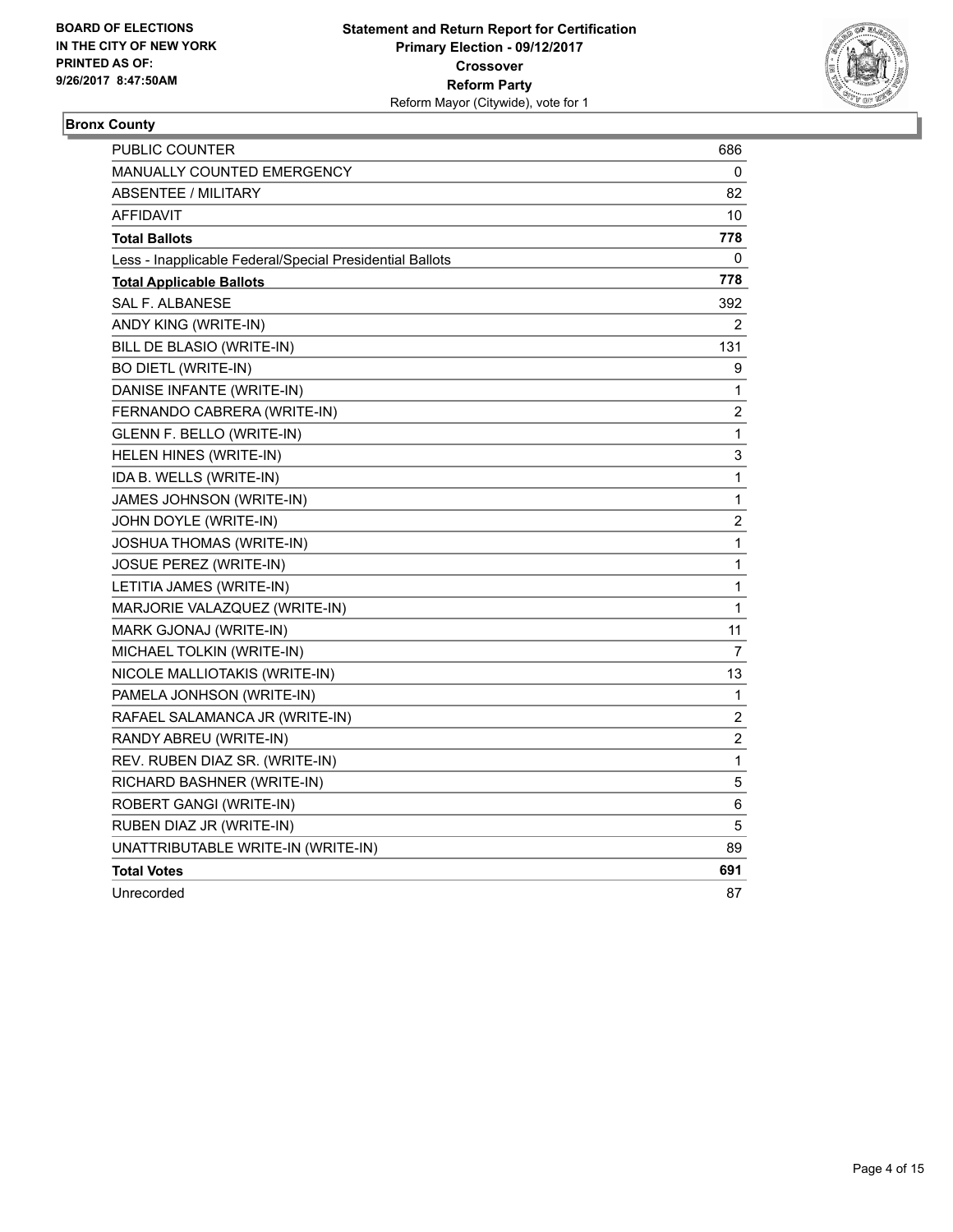

### **Kings County**

| PUBLIC COUNTER                                           | 2,508                   |
|----------------------------------------------------------|-------------------------|
| MANUALLY COUNTED EMERGENCY                               | 0                       |
| ABSENTEE / MILITARY                                      | 91                      |
| AFFIDAVIT                                                | 18                      |
| <b>Total Ballots</b>                                     | 2,617                   |
| Less - Inapplicable Federal/Special Presidential Ballots | 0                       |
| <b>Total Applicable Ballots</b>                          | 2,617                   |
| <b>SAL F. ALBANESE</b>                                   | 1,455                   |
| AARON TYK (WRITE-IN)                                     | 1                       |
| ABSATTA M. SHAKUR (WRITE-IN)                             | 1                       |
| AKEEM BROWDER (WRITE-IN)                                 | 1                       |
| ANNA ROZENTUL (WRITE-IN)                                 | 1                       |
| <b>BEN SHAPIRO (WRITE-IN)</b>                            | 1                       |
| BERNIE SANDERS (WRITE-IN)                                | 1                       |
| BILL DE BLASIO (WRITE-IN)                                | 357                     |
| <b>BO DIETL (WRITE-IN)</b>                               | 18                      |
| <b>BOB GANGI (WRITE-IN)</b>                              | 1                       |
| <b>BOB GARY (WRITE-IN)</b>                               | 1                       |
| <b>BONITA JACKSON (WRITE-IN)</b>                         | 1                       |
| CARL B GALYON III (WRITE-IN)                             | 1                       |
| CARLOS MENCHACA (WRITE-IN)                               | 3                       |
| CHAIMM DEUTCH (WRITE-IN)                                 | 1                       |
| CHRIS MIAO (WRITE-IN)                                    | 5                       |
| CHRIS MIOU (WRITE-IN)                                    | 1                       |
| CHRISTOPHER GERVEY REID (WRITE-IN)                       | 1                       |
| DANIEL ANDREW MURPHY (WRITE-IN)                          | 1                       |
| DANIEL KNTZOVICZ (WRITE-IN)                              | 1                       |
| DAVID W. LARRIER (WRITE-IN)                              | 1                       |
| DIBIACIO MOYA (WRITE-IN)                                 | 1                       |
| EL YATEEM (WRITE-IN)                                     | 1                       |
| ENMY CANTOS (WRITE-IN)                                   | 1                       |
| FELIX CASTILO (WRITE-IN)                                 | 1                       |
| FELIX ORTIZ (WRITE-IN)                                   | 2                       |
| FREDERICK DOUGLAS (WRITE-IN)                             | 1                       |
| HELAL A SHEIK (WRITE-IN)                                 | $\overline{\mathbf{c}}$ |
| HERSHEL BLONDER (WRITE-IN)                               | 1                       |
| HILLARY CLINTON (WRITE-IN)                               | 1                       |
| ILL DE BLASIO (WRITE-IN)                                 | 1                       |
| INEZ BARRON (WRITE-IN)                                   | 1                       |
| JAHARI BRISPORT (WRITE-IN)                               | 1                       |
| JEREMY CHAD KRAUSER (WRITE-IN)                           | 1                       |
| JOE WARLOCK (WRITE-IN)                                   | 1                       |
| JOHN GANGI (WRITE-IN)                                    | 1                       |
| JOHN QUAGLIONE (WRITE-IN)                                | 2                       |
| JONAN DIANE AND (WRITE-IN)                               | 1                       |
| JUMANI WILLIAMS (WRITE-IN)                               | 1                       |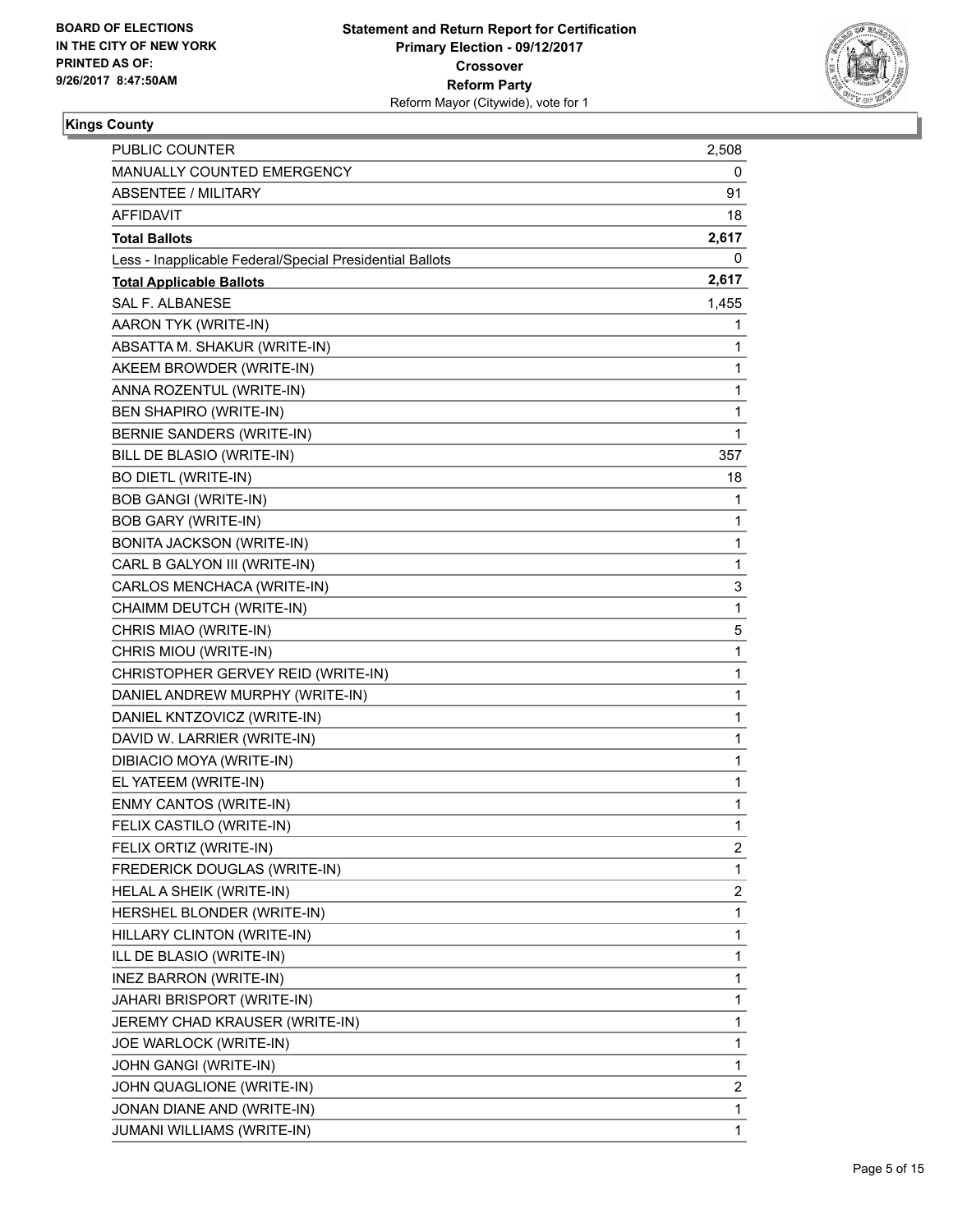

## **Kings County**

| KARMEN M SMITH (WRITE-IN)                 | $\mathbf{1}$ |
|-------------------------------------------|--------------|
| KHADER EL-YATEEM (WRITE-IN)               | 15           |
| LAURIE CUMBO (WRITE-IN)                   | 1            |
| LAURIE WINDSOR (WRITE-IN)                 | 1            |
| LEE GABBAY (WRITE-IN)                     | 1            |
| LIAM A. MCCABE (WRITE-IN)                 | 1            |
| LUCRETIA REGINA-POTTER (WRITE-IN)         | 1            |
| MARGARET CHIN (WRITE-IN)                  | 1            |
| MARIA R. CUASTELLA (WRITE-IN)             | 1            |
| MARTIN MARKOWITZ (WRITE-IN)               | 1            |
| MATHIEU EUGENE (WRITE-IN)                 | 1            |
| MIAO LING LEY (WRITE-IN)                  | 1            |
| MICHAEL BLOOMBERG (WRITE-IN)              | 5            |
| MICHAEL TOLKIN (WRITE-IN)                 | 20           |
| MICHELLE OBAMA (WRITE-IN)                 | 1            |
| NANCY TONG (WRITE-IN)                     | 5            |
| NICOLE MALLIOTAKIS (WRITE-IN)             | 75           |
| NYDIA VELAZQUEZ (WRITE-IN)                | 1            |
| PADJET EDWARDS (WRITE-IN)                 | 1            |
| PETER KREPOTKIN (WRITE-IN)                | 1            |
| PIA RAYMOND (WRITE-IN)                    | 1            |
| RAY BROWN (WRITE-IN)                      | 1            |
| RAY KELLY (WRITE-IN)                      | 1            |
| RICHARD BASHNER (WRITE-IN)                | 6            |
| RICHARD S BASHNER (WRITE-IN)              | 1            |
| RICHARD S. BASHNER (WRITE-IN)             | 1            |
| RICHARD S. BUSHNER (WRITE-IN)             | 1            |
| ROBERT BANDI (WRITE-IN)                   | 1            |
| ROBERT GANGI (WRITE-IN)                   | 26           |
| ROBERT LESHNER (WRITE-IN)                 | 1            |
| ROBIN SHEAR (WRITE-IN)                    | 1            |
| ROBIN VARGRNE WILSON (WRITE-IN)           | 1            |
| ROCKY DE LA FUENTE (WRITE-IN)             | 2            |
| SONIA PAULINO (WRITE-IN)                  | 1            |
| TARIQ ASSAD (WRITE-IN)                    | 1            |
| THOMAS GALLAGHER (WRITE-IN)               | 1            |
| TING LI (WRITE-IN)                        | 1            |
| TYRONE SLOTHROP (WRITE-IN)                | $\mathbf{1}$ |
| UNATTRIBUTABLE WRITE-IN (WRITE-IN)        | 135          |
| UNCOUNTED WRITE-IN PER STATUTE (WRITE-IN) | 3            |
| <b>VERMIN SUPREME (WRITE-IN)</b>          | 1            |
| VINCENT GENTILE (WRITE-IN)                | 1            |
| YEHUDA HEIMFELD (WRITE-IN)                | 1            |
| <b>Total Votes</b>                        | 2,200        |
| Unrecorded                                | 417          |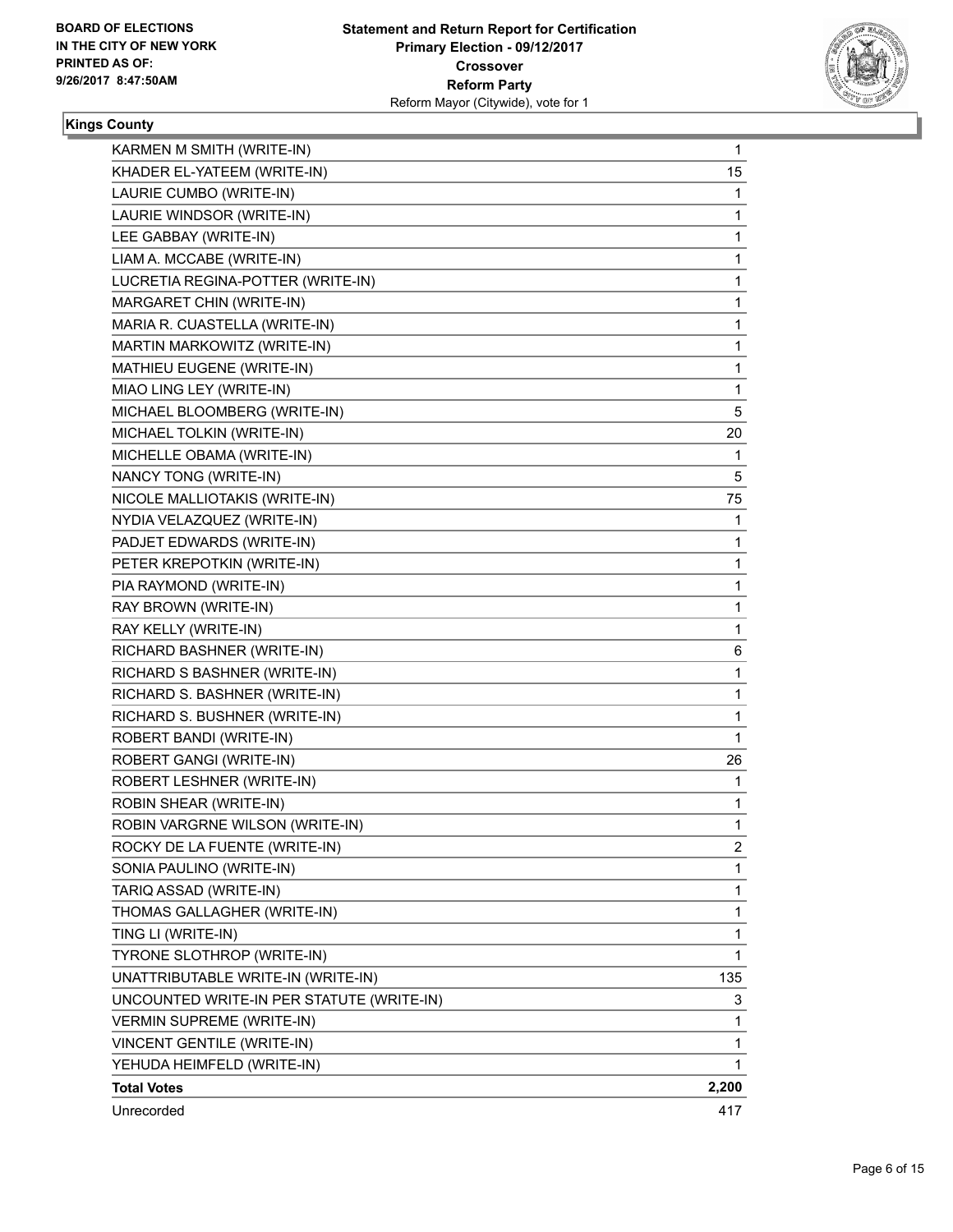

#### **Queens County**

| <b>PUBLIC COUNTER</b>                                    | 1,770        |
|----------------------------------------------------------|--------------|
| <b>MANUALLY COUNTED EMERGENCY</b>                        | 0            |
| <b>ABSENTEE / MILITARY</b>                               | 174          |
| <b>AFFIDAVIT</b>                                         | 5            |
| <b>Total Ballots</b>                                     | 1,949        |
| Less - Inapplicable Federal/Special Presidential Ballots | 0            |
| <b>Total Applicable Ballots</b>                          | 1,949        |
| <b>SAL F. ALBANESE</b>                                   | 1,043        |
| ADAM HUSSEIN (WRITE-IN)                                  | 1            |
| ADEYIAN ADAM (WRITE-IN)                                  | 1            |
| AKEEM BROWDER (WRITE-IN)                                 | 2            |
| ALENLDE DIBLASIO (WRITE-IN)                              | 1            |
| ALISON TAN (WRITE-IN)                                    | 2            |
| ALTON H MADDOX JR (WRITE-IN)                             | 1            |
| ANDREW CUOMO (WRITE-IN)                                  | $\mathbf 1$  |
| ANDREW D GROSSMAN (WRITE-IN)                             | $\mathbf{1}$ |
| ANTHONY RIVERS (WRITE-IN)                                | 1            |
| <b>BARRY GRODENCHICK (WRITE-IN)</b>                      | 1            |
| BENNI A ITTEERA (WRITE-IN)                               | 1            |
| BILL DE BLASIO (WRITE-IN)                                | 336          |
| BILL DEDROSMI (WRITE-IN)                                 | 1            |
| <b>BO DIETL (WRITE-IN)</b>                               | 40           |
| BRYANNA BATTLE (WRITE-IN)                                | 1            |
| CAVDIOALO AVOLADO (WRITE-IN)                             | 1            |
| CLIFFORD L. HAMBURGER (WRITE-IN)                         | 1            |
| DANEEK MILLER (WRITE-IN)                                 | 3            |
| DANNY DROMM (WRITE-IN)                                   | 1            |
| DAVID ELSENBACH (WRITE-IN)                               | $\mathbf{1}$ |
| DAVID JONATHAN SEMEL (WRITE-IN)                          | 1            |
| DAVID KISENBERG (WRITE-IN)                               | 1            |
| DAVID RICHARD (WRITE-IN)                                 | $\mathbf{1}$ |
| <b>DIANE BARBAKISI (WRITE-IN)</b>                        | 1            |
| ELIZABETH CROWLEY (WRITE-IN)                             | 3            |
| EMMANUEL C. MINDY (WRITE-IN)                             | 1            |
| ETHEL POWELL (WRITE-IN)                                  | $\mathbf{1}$ |
| FRANCISCO MOYA (WRITE-IN)                                | 8            |
| FRANK MARANO (WRITE-IN)                                  | 1            |
| FRINCINCE P MAJOR (WRITE-IN)                             | 1            |
| <b>GRACE MENG (WRITE-IN)</b>                             | 1            |
| HELAL SHEIKH (WRITE-IN)                                  | 18           |
| HETTIE POWELL (WRITE-IN)                                 | 1            |
| HILLARY CLINTON (WRITE-IN)                               | 1            |
| HIRAM MONSERRATE (WRITE-IN)                              | 9            |
| JANIE WILLIAMS (WRITE-IN)                                | 1            |
| JIM CASINO (WRITE-IN)                                    | 1            |
| JIMMY VAN BRAMER (WRITE-IN)                              | 2            |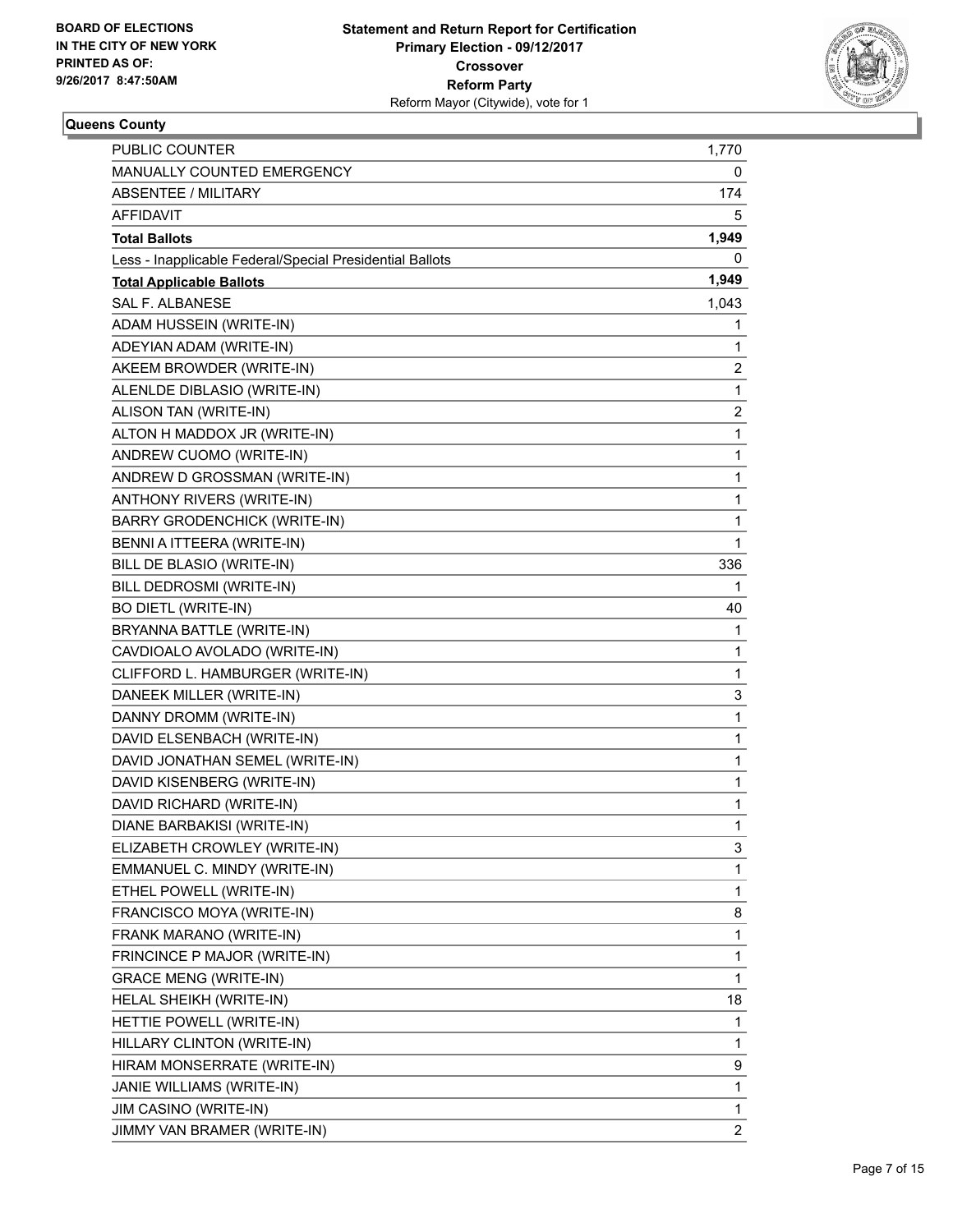

#### **Queens County**

| JOHN A PUBLIC (WRITE-IN)                  | $\mathbf{1}$   |
|-------------------------------------------|----------------|
| LETITIA JAMES (WRITE-IN)                  | 3              |
| MAHMUDUR R. KHAN (WRITE-IN)               | 1              |
| MATHEW B SOBLE (WRITE-IN)                 | 1              |
| MICHAEL BLOOMBERG (WRITE-IN)              | 4              |
| MICHAEL K. JEONG (WRITE-IN)               | 1              |
| MICHAEL TOLKIN (WRITE-IN)                 | 19             |
| MOHAMMAD T RAHMAN (WRITE-IN)              | $\overline{2}$ |
| NICOLE MALLIOTAKIS (WRITE-IN)             | 81             |
| PETER KOO (WRITE-IN)                      | 19             |
| PETER VALLONE (WRITE-IN)                  | 1              |
| PREET BHARARA (WRITE-IN)                  | 1              |
| RICHARD BASHNER (WRITE-IN)                | 1              |
| RICHARD DAVID (WRITE-IN)                  | 12             |
| RICHARD S BASHNER (WRITE-IN)              | 5              |
| ROBERT GANGI (WRITE-IN)                   | 11             |
| ROBERT HOLDEN (WRITE-IN)                  | 1              |
| ROCKY DE LA FUENTE (WRITE-IN)             | 1              |
| SALVADOR MORALES (WRITE-IN)               | 1              |
| SANDRA BULLOCK (WRITE-IN)                 | 1              |
| TOMMY TARES (WRITE-IN)                    | 1              |
| TOMMY TORES (WRITE-IN)                    | $\mathbf{1}$   |
| UNATTRIBUTABLE WRITE-IN (WRITE-IN)        | 149            |
| UNCOUNTED WRITE-IN PER STATUTE (WRITE-IN) | 3              |
| VALLONE AVELLA (WRITE-IN)                 | 1              |
| WALT FRAZIER (WRITE-IN)                   | 1              |
| WILLIAM RUIZ (WRITE-IN)                   | $\mathbf{1}$   |
| <b>Total Votes</b>                        | 1,818          |
| Unrecorded                                | 131            |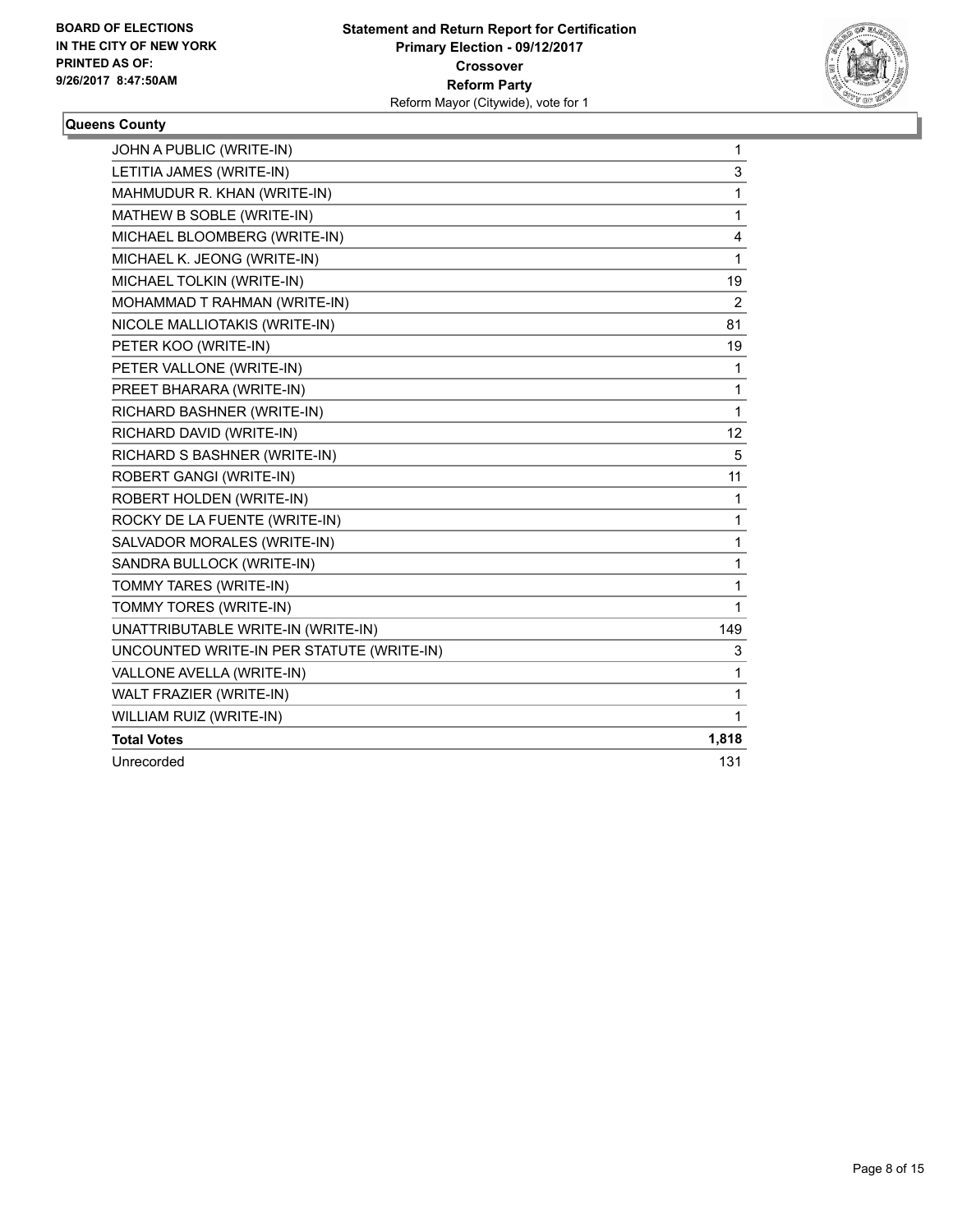

#### **Richmond County**

| <b>PUBLIC COUNTER</b>                                    | 616 |
|----------------------------------------------------------|-----|
| <b>MANUALLY COUNTED EMERGENCY</b>                        | 0   |
| <b>ABSENTEE / MILITARY</b>                               | 68  |
| <b>AFFIDAVIT</b>                                         | 4   |
| <b>Total Ballots</b>                                     | 688 |
| Less - Inapplicable Federal/Special Presidential Ballots | 0   |
| <b>Total Applicable Ballots</b>                          | 688 |
| <b>SAL F. ALBANESE</b>                                   | 315 |
| BILL DEBLASIO (WRITE-IN)                                 | 63  |
| <b>BO DIETL (WRITE-IN)</b>                               | 23  |
| CALRIS MIAO (WRITE-IN)                                   | 1   |
| CARMELO ANTHONY (WRITE-IN)                               | 1   |
| DEBORAH L. ROSE (WRITE-IN)                               | 8   |
| KAMILLAH HANKS (WRITE-IN)                                | 6   |
| KENNETH BONAMO (WRITE-IN)                                | 1   |
| LOLA IBRAHIM (WRITE-IN)                                  | 2   |
| MICHAEL TOLKIN (WRITE-IN)                                | 5   |
| NICOLE MALLIOTAKIS (WRITE-IN)                            | 236 |
| ROBERT GANGI (WRITE-IN)                                  | 2   |
| UNATTRIBUTABLE WRITE-IN (WRITE-IN)                       | 10  |
| <b>Total Votes</b>                                       | 673 |
| Unrecorded                                               | 15  |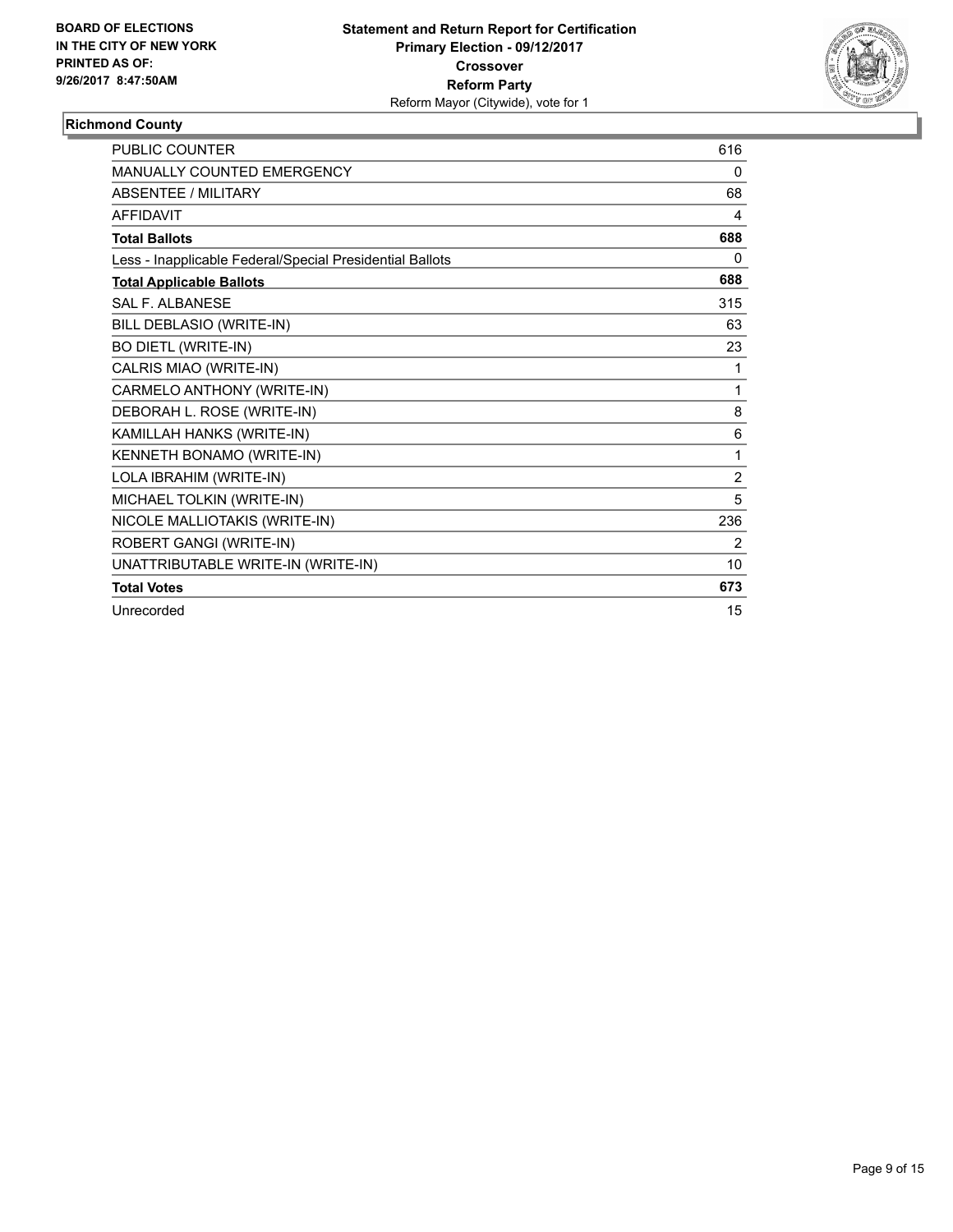

| PUBLIC COUNTER                                           | 6,864 |
|----------------------------------------------------------|-------|
| MANUALLY COUNTED EMERGENCY                               | 0     |
| <b>ABSENTEE / MILITARY</b>                               | 493   |
| AFFIDAVIT                                                | 45    |
| <b>Total Ballots</b>                                     | 7,402 |
| Less - Inapplicable Federal/Special Presidential Ballots | 0     |
| <b>Total Applicable Ballots</b>                          | 7,402 |
| <b>SAL F. ALBANESE</b>                                   | 3,937 |
| AARON FOLDENANER (WRITE-IN)                              | 1     |
| AARON TYK (WRITE-IN)                                     | 1     |
| ABSATTA M. SHAKUR (WRITE-IN)                             | 1     |
| ADAM HUSSEIN (WRITE-IN)                                  | 1     |
| ADEYIAN ADAM (WRITE-IN)                                  | 1     |
| AKEEM BROWDER (WRITE-IN)                                 | 4     |
| ALENLDE DIBLASIO (WRITE-IN)                              | 1     |
| ALEX MASSEC (WRITE-IN)                                   | 1     |
| ALICE CANCEL (WRITE-IN)                                  | 1     |
| ALISON TAN (WRITE-IN)                                    | 2     |
| ALLALA RODRIQUEZ (WRITE-IN)                              | 1     |
| ALTON H MADDOX JR (WRITE-IN)                             | 1     |
| ALTON MADDOX (WRITE-IN)                                  | 1     |
| ANDREW CUOMO (WRITE-IN)                                  | 1     |
| ANDREW D GROSSMAN (WRITE-IN)                             | 1     |
| ANDY KING (WRITE-IN)                                     | 2     |
| ANNA ROZENTUL (WRITE-IN)                                 | 1     |
| ANTHONY G JARA (WRITE-IN)                                | 1     |
| ANTHONY PALUMBO JR (WRITE-IN)                            | 1     |
| ANTHONY RIVERS (WRITE-IN)                                | 1     |
| BA DIETT (WRITE-IN)                                      | 1     |
| <b>BARRY GRODENCHICK (WRITE-IN)</b>                      | 1     |
| BEN SHAPIRO (WRITE-IN)                                   | 1     |
| BENNI A ITTEERA (WRITE-IN)                               | 1     |
| BERNIE SANDERS (WRITE-IN)                                | 1     |
| BILL DE BLASIO (WRITE-IN)                                | 1,085 |
| BILL DEBLASIO (WRITE-IN)                                 | 63    |
| BILL DEDROSMI (WRITE-IN)                                 | 1     |
| BILL PERKINS (WRITE-IN)                                  | 7     |
| <b>BO DIETL (WRITE-IN)</b>                               | 108   |
| <b>BOB GANGI (WRITE-IN)</b>                              | 1     |
| <b>BOB GARY (WRITE-IN)</b>                               | 1     |
| <b>BOB GOTTI (WRITE-IN)</b>                              | 1     |
| <b>BONITA JACKSON (WRITE-IN)</b>                         | 1     |
| BRANDON C. SALERY (WRITE-IN)                             | 1     |
| <b>BRANDON GRACEY (WRITE-IN)</b>                         | 1     |
| BRYANNA BATTLE (WRITE-IN)                                | 1     |
| CALRIS MIAO (WRITE-IN)                                   | 1     |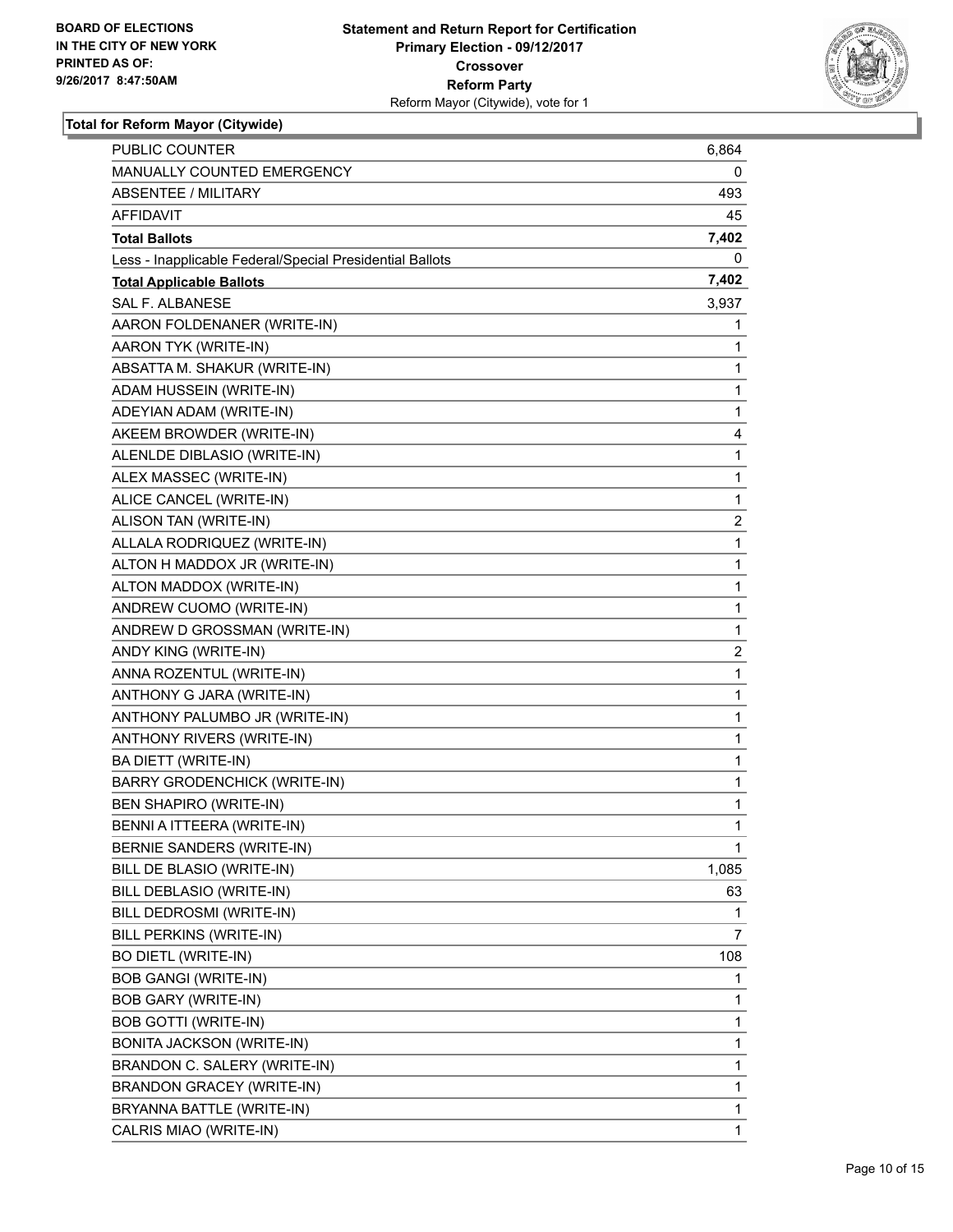

| CARL B GALYON III (WRITE-IN)       | 1 |
|------------------------------------|---|
| CARLINA RIVERA (WRITE-IN)          | 6 |
| CARLOS MENCHACA (WRITE-IN)         | 3 |
| CARMELO ANTHONY (WRITE-IN)         | 1 |
| CAVDIOALO AVOLADO (WRITE-IN)       | 1 |
| CHAIMM DEUTCH (WRITE-IN)           | 1 |
| CHRIS MIAO (WRITE-IN)              | 5 |
| CHRIS MIOU (WRITE-IN)              | 1 |
| CHRISTINE QUINN (WRITE-IN)         | 1 |
| CHRISTOPHER GERVEY REID (WRITE-IN) | 1 |
| CHRISTOPHER MARTE (WRITE-IN)       | 9 |
| CLIFFORD L. HAMBURGER (WRITE-IN)   | 1 |
| DANEEK MILLER (WRITE-IN)           | 3 |
| DANIEL ANDREW MURPHY (WRITE-IN)    | 1 |
| DANIEL KNTZOVICZ (WRITE-IN)        | 1 |
| DANISE INFANTE (WRITE-IN)          | 1 |
| DANNY DROMM (WRITE-IN)             | 1 |
| DAVID EISENBACH (WRITE-IN)         | 1 |
| DAVID ELSENBACH (WRITE-IN)         | 1 |
| DAVID JONATHAN SEMEL (WRITE-IN)    | 1 |
| DAVID KISENBERG (WRITE-IN)         | 1 |
| DAVID RICHARD (WRITE-IN)           | 1 |
| DAVID W. LARRIER (WRITE-IN)        | 1 |
| DEBLASIO T-SEDO (WRITE-IN)         | 1 |
| DEBORAH L. ROSE (WRITE-IN)         | 8 |
| DERRICK BOSTIC (WRITE-IN)          | 1 |
| DIANA AYALA (WRITE-IN)             | 3 |
| DIANE AYALA (WRITE-IN)             | 1 |
| DIANE BARBAKISI (WRITE-IN)         | 1 |
| DIBIACIO MOYA (WRITE-IN)           | 1 |
| EL YATEEM (WRITE-IN)               | 1 |
| ELIZABETH CROWLEY (WRITE-IN)       | 3 |
| EMMANUEL C. MINDY (WRITE-IN)       | 1 |
| ENMY CANTOS (WRITE-IN)             | 1 |
| ETHEL POWELL (WRITE-IN)            | 1 |
| FELIX CASTILO (WRITE-IN)           | 1 |
| FELIX ORTIZ (WRITE-IN)             | 2 |
| FERNANDO CABRERA (WRITE-IN)        | 2 |
| FRANCISCO MOYA (WRITE-IN)          | 8 |
| FRANK MARANO (WRITE-IN)            | 1 |
| FREDERICK DOUGLAS (WRITE-IN)       | 1 |
| FRINCINCE P MAJOR (WRITE-IN)       | 1 |
| GALE BREWER (WRITE-IN)             | 1 |
| GARY NULZ (WRITE-IN)               | 1 |
| GLENN F. BELLO (WRITE-IN)          | 1 |
| <b>GRACE MENG (WRITE-IN)</b>       | 1 |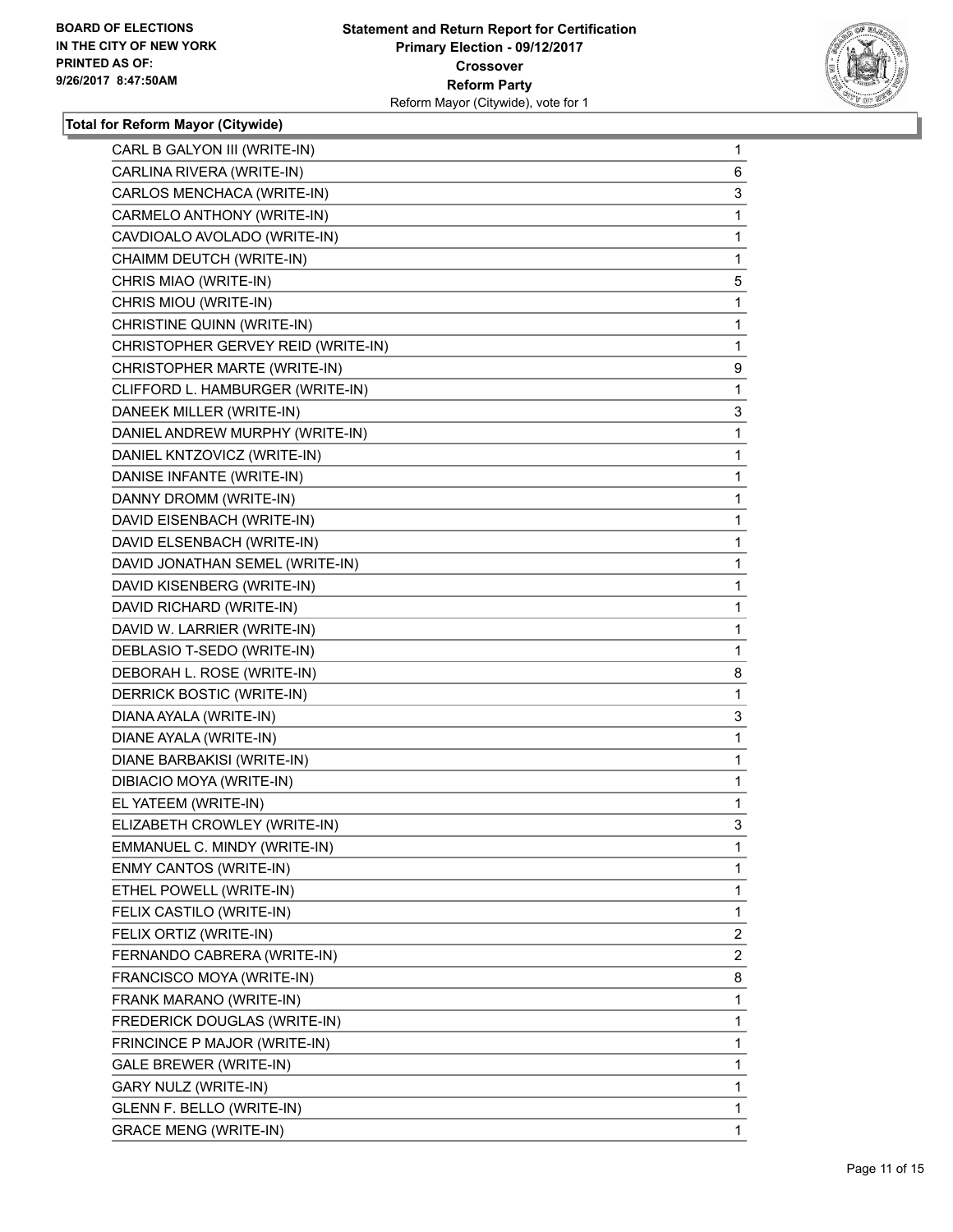

| HELAL A SHEIK (WRITE-IN)            | $\overline{2}$ |
|-------------------------------------|----------------|
| HELAL SHEIKH (WRITE-IN)             | 18             |
| HELEN HINES (WRITE-IN)              | 3              |
| HELEN ROSENTHAL (WRITE-IN)          | 2              |
| HERSHEL BLONDER (WRITE-IN)          | 1              |
| HETTIE POWELL (WRITE-IN)            | 1              |
| HILLARY CLINTON (WRITE-IN)          | 4              |
| HIRAM MONSERRATE (WRITE-IN)         | 9              |
| IDA B. WELLS (WRITE-IN)             | 1              |
| ILL DE BLASIO (WRITE-IN)            | 1              |
| INEZ BARRON (WRITE-IN)              | 1              |
| JACOB SASSON (WRITE-IN)             | 1              |
| JAHARI BRISPORT (WRITE-IN)          | 1              |
| JAMES JOHNSON (WRITE-IN)            | 1              |
| JAN CARTER (WRITE-IN)               | 1              |
| JANIE WILLIAMS (WRITE-IN)           | 1              |
| JARRETT MATHURIN-NEVILLE (WRITE-IN) | 1              |
| JASMIN SANCHEZ (WRITE-IN)           | $\mathbf{2}$   |
| JENNIFER DINE (WRITE-IN)            | 1              |
| JEREMY CHAD KRAUSER (WRITE-IN)      | 1              |
| JIM CASINO (WRITE-IN)               | 1              |
| JIMMY VAN BRAMER (WRITE-IN)         | $\overline{2}$ |
| JOE WARLOCK (WRITE-IN)              | 1              |
| JOHN A PUBLIC (WRITE-IN)            | 1              |
| JOHN DOYLE (WRITE-IN)               | 2              |
| JOHN GANGI (WRITE-IN)               | 1              |
| JOHN QUAGLIONE (WRITE-IN)           | $\overline{2}$ |
| JOHN W. TUMMINIA (WRITE-IN)         | $\mathbf{1}$   |
| JONAN DIANE AND (WRITE-IN)          | 1              |
| JOSE GUAPO (WRITE-IN)               | 1              |
| <b>JOSHUA THOMAS (WRITE-IN)</b>     | 1              |
| JOSUE PEREZ (WRITE-IN)              | 3              |
| <b>JUMANI WILLIAMS (WRITE-IN)</b>   | 1              |
| KAMILLAH HANKS (WRITE-IN)           | 6              |
| KARMEN M SMITH (WRITE-IN)           | 1              |
| KATHLEEN HATHWAY (WRITE-IN)         | 1              |
| KEITH POWERS (WRITE-IN)             | 1              |
| KENNETH BONAMO (WRITE-IN)           | 1              |
| KHADER EL-YATEEM (WRITE-IN)         | 15             |
| LAUREN APPELWICK (WRITE-IN)         | 1              |
| LAURIE CUMBO (WRITE-IN)             | 1              |
| LAURIE WINDSOR (WRITE-IN)           | 1              |
| LEE BERMAN (WRITE-IN)               | 1              |
| LEE GABBAY (WRITE-IN)               | 1              |
| LETITIA JAMES (WRITE-IN)            | 4              |
| LIAM A. MCCABE (WRITE-IN)           | 1              |
|                                     |                |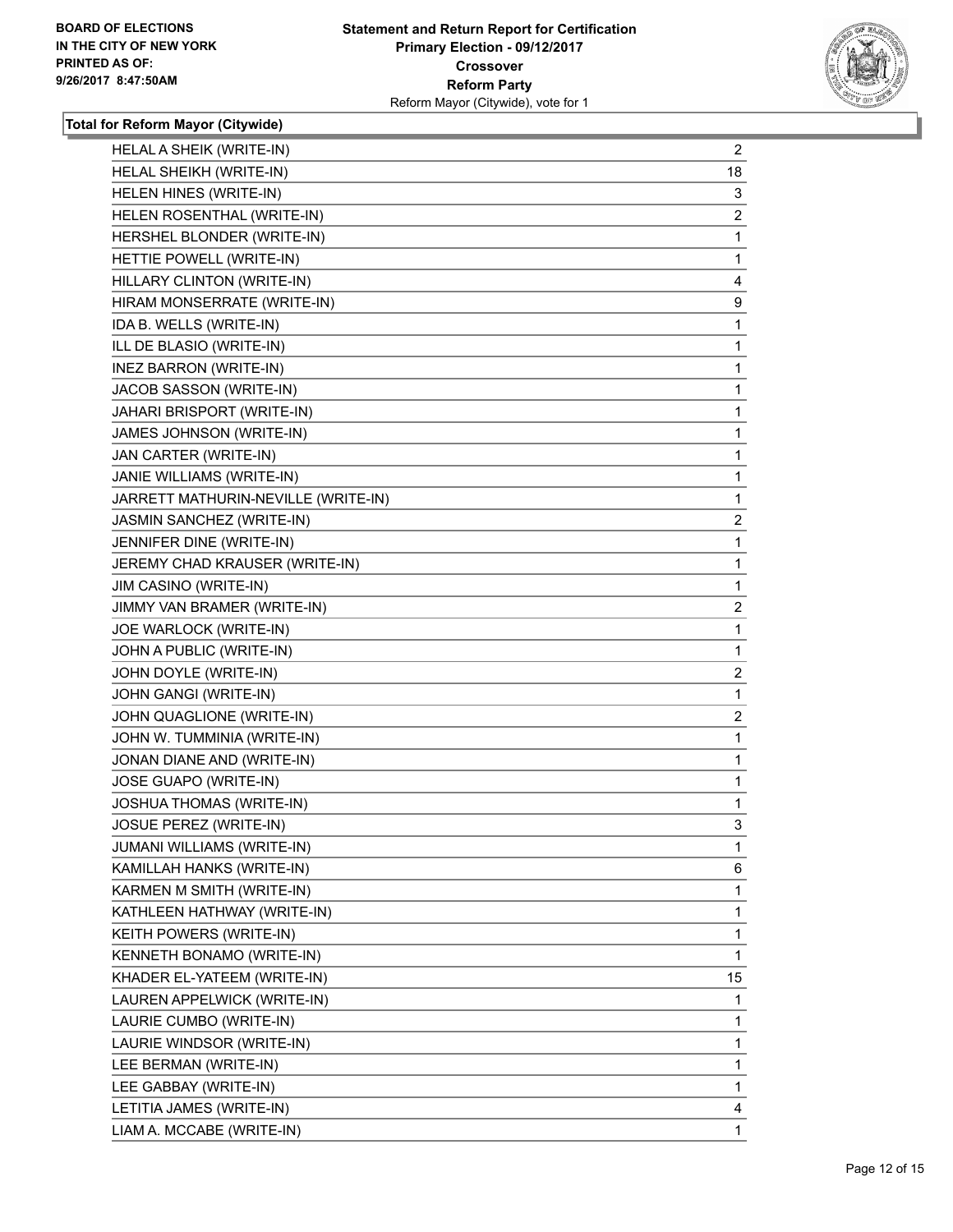

| LOLA IBRAHIM (WRITE-IN)           | $\overline{2}$ |
|-----------------------------------|----------------|
| LUCRETIA REGINA-POTTER (WRITE-IN) | $\mathbf{1}$   |
| MAHMUDUR R. KHAN (WRITE-IN)       | 1              |
| MARGARET CHIN (WRITE-IN)          | 1              |
| MARGARET S. CHIN (WRITE-IN)       | 6              |
| MARIA R. CUASTELLA (WRITE-IN)     | 1              |
| MARJORIE VALAZQUEZ (WRITE-IN)     | 1              |
| MARK GJONAJ (WRITE-IN)            | 11             |
| MARTI SPERACHZA (WRITE-IN)        | 1              |
| MARTI SPERANZA (WRITE-IN)         | 2              |
| MARTIN MARKOWITZ (WRITE-IN)       | $\mathbf{1}$   |
| MARVIN HOLLAND (WRITE-IN)         | $\mathbf{1}$   |
| MATHEW B SOBLE (WRITE-IN)         | 1              |
| MATHIEU EUGENE (WRITE-IN)         | $\mathbf{1}$   |
| MATT BRONFELD (WRITE-IN)          | 1              |
| MATT TOLKIN (WRITE-IN)            | 1              |
| MATTHEW JAYES (WRITE-IN)          | $\mathbf{1}$   |
| MATTHEW MASTERS (WRITE-IN)        | 1              |
| MAX LOCHIE (WRITE-IN)             | 1              |
| MEL WYMORE (WRITE-IN)             | 7              |
| MIAO LING LEY (WRITE-IN)          | 1              |
| MICHAEL BLOOMBERG (WRITE-IN)      | 16             |
| MICHAEL K. JEONG (WRITE-IN)       | 1              |
| MICHAEL TOLKIN (WRITE-IN)         | 68             |
| MICHELLE OBAMA (WRITE-IN)         | 1              |
| MOHAMMAD T RAHMAN (WRITE-IN)      | 2              |
| NANCY TONG (WRITE-IN)             | 5              |
| NICOLE MALLIOTAKIS (WRITE-IN)     | 452            |
| NYDIA VELAZQUEZ (WRITE-IN)        | 1              |
| OMAR JACKSON (WRITE-IN)           | 1              |
| PADJET EDWARDS (WRITE-IN)         | 1              |
| PAMELA JONHSON (WRITE-IN)         | $\mathbf{1}$   |
| PAUL MASSEY (WRITE-IN)            | 1              |
| PETER KOO (WRITE-IN)              | 19             |
| PETER KREPOTKIN (WRITE-IN)        | 1              |
| PETER VALLONE (WRITE-IN)          | 1              |
| PIA RAYMOND (WRITE-IN)            | 1              |
| PREET BHARARA (WRITE-IN)          | $\mathbf{1}$   |
| RAFAEL SALAMANCA JR (WRITE-IN)    | 2              |
| RANDY ABREU (WRITE-IN)            | $\overline{2}$ |
| RAY BROWN (WRITE-IN)              | 1              |
| RAY KELLY (WRITE-IN)              | 1              |
| REV. RUBEN DIAZ SR. (WRITE-IN)    | 1              |
| RICHARD BASHNER (WRITE-IN)        | 18             |
| RICHARD DAVID (WRITE-IN)          | 12             |
| RICHARD DUBITSKY (WRITE-IN)       | 1              |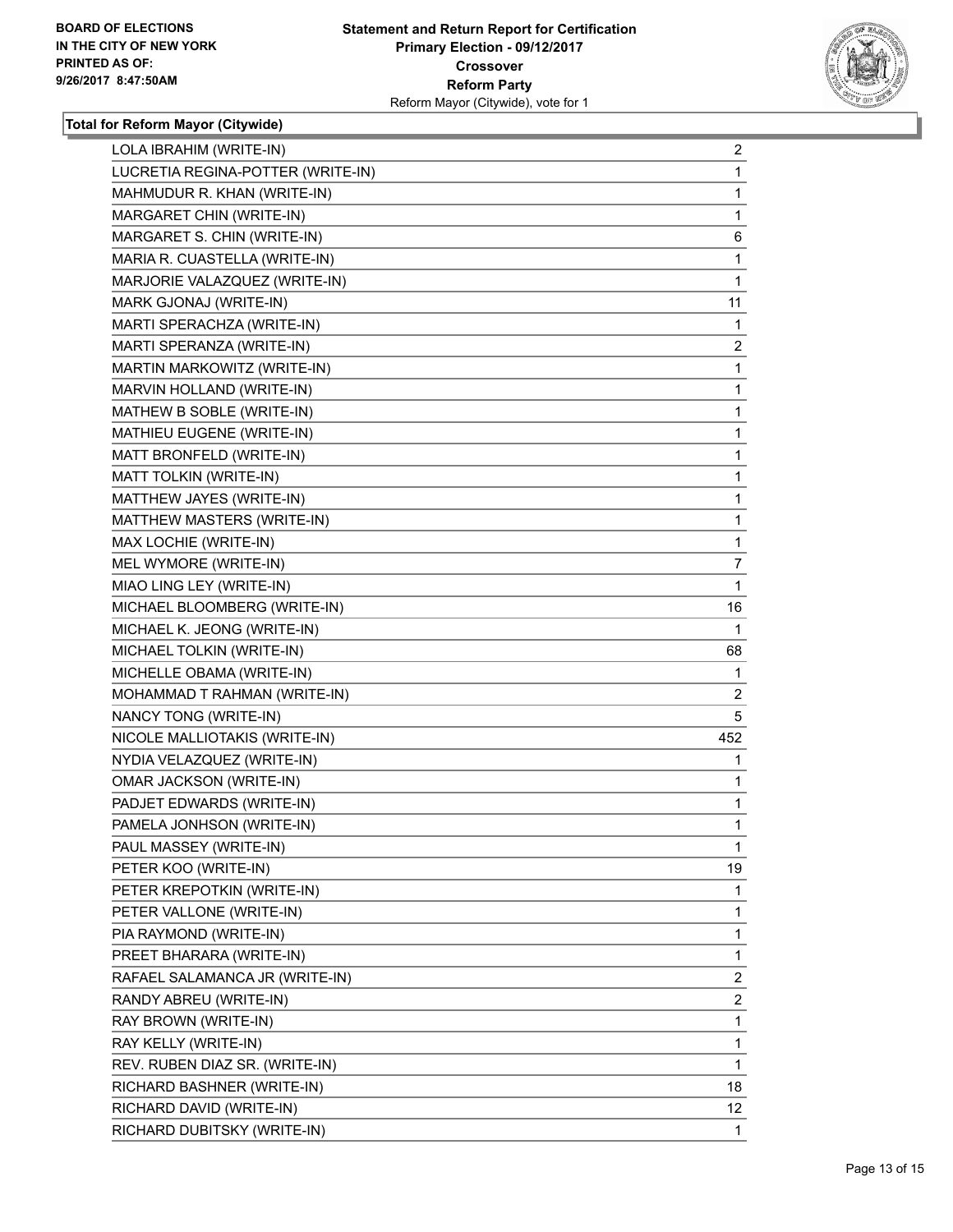

| RICHARD S BASHNER (WRITE-IN)              | 6     |
|-------------------------------------------|-------|
| RICHARD S. BASHNER (WRITE-IN)             | 1     |
| RICHARD S. BUSHNER (WRITE-IN)             | 1     |
| ROBB GOSINE (WRITE-IN)                    | 1     |
| ROBERT BANDI (WRITE-IN)                   | 1     |
| ROBERT DE LA FUENTE (WRITE-IN)            | 1     |
| ROBERT GANGI (WRITE-IN)                   | 53    |
| ROBERT GONZALEZ (WRITE-IN)                | 1     |
| ROBERT HOLDEN (WRITE-IN)                  | 1     |
| ROBERT LESHNER (WRITE-IN)                 | 1     |
| ROBERT RODRIGUEZ (WRITE-IN)               | 2     |
| ROBIN SHEAR (WRITE-IN)                    | 1     |
| ROBIN VARGRNE WILSON (WRITE-IN)           | 1     |
| ROCKY DE LA FUENTE (WRITE-IN)             | 4     |
| RONNIE CHO (WRITE-IN)                     | 1     |
| RONNIE SUNG CHO (WRITE-IN)                | 1     |
| RUBEN DIAZ JR (WRITE-IN)                  | 5     |
| RUDOLPH GUILIANI (WRITE-IN)               | 1     |
| SALVADOR MORALES (WRITE-IN)               | 1     |
| SAM TAFFEL (WRITE-IN)                     | 1     |
| SANDRA BULLOCK (WRITE-IN)                 | 1     |
| SHARON MCMENEMY KHAN (WRITE-IN)           | 1     |
| SONIA PAULINO (WRITE-IN)                  | 1     |
| STANLEY SMITH (WRITE-IN)                  | 1     |
| SUKHPAL KAWG (WRITE-IN)                   | 1     |
| TARIQ ASSAD (WRITE-IN)                    | 1     |
| THOMAS GALLAGHER (WRITE-IN)               | 1     |
| TING LI (WRITE-IN)                        | 1     |
| TOMMY TARES (WRITE-IN)                    | 1     |
| TOMMY TORES (WRITE-IN)                    | 1     |
| TYRONE SLOTHROP (WRITE-IN)                | 1     |
| UNATTRIBUTABLE WRITE-IN (WRITE-IN)        | 468   |
| UNCOUNTED WRITE-IN PER STATUTE (WRITE-IN) | 10    |
| VALLONE AVELLA (WRITE-IN)                 | 1     |
| <b>VERMIN SUPREME (WRITE-IN)</b>          | 1     |
| VINCENT GENTILE (WRITE-IN)                | 1     |
| WALT FRAZIER (WRITE-IN)                   | 1     |
| WILLIAM RUIZ (WRITE-IN)                   | 1     |
| YANDIS RODRIGUEZ (WRITE-IN)               | 2     |
| YDANIS RODRIQUEZ (WRITE-IN)               | 1     |
| YDONIS RODRIQUEZ (WRITE-IN)               | 1     |
| YEHUDA HEIMFELD (WRITE-IN)                | 1     |
| <b>Total Votes</b>                        | 6,671 |
| Unrecorded                                | 731   |